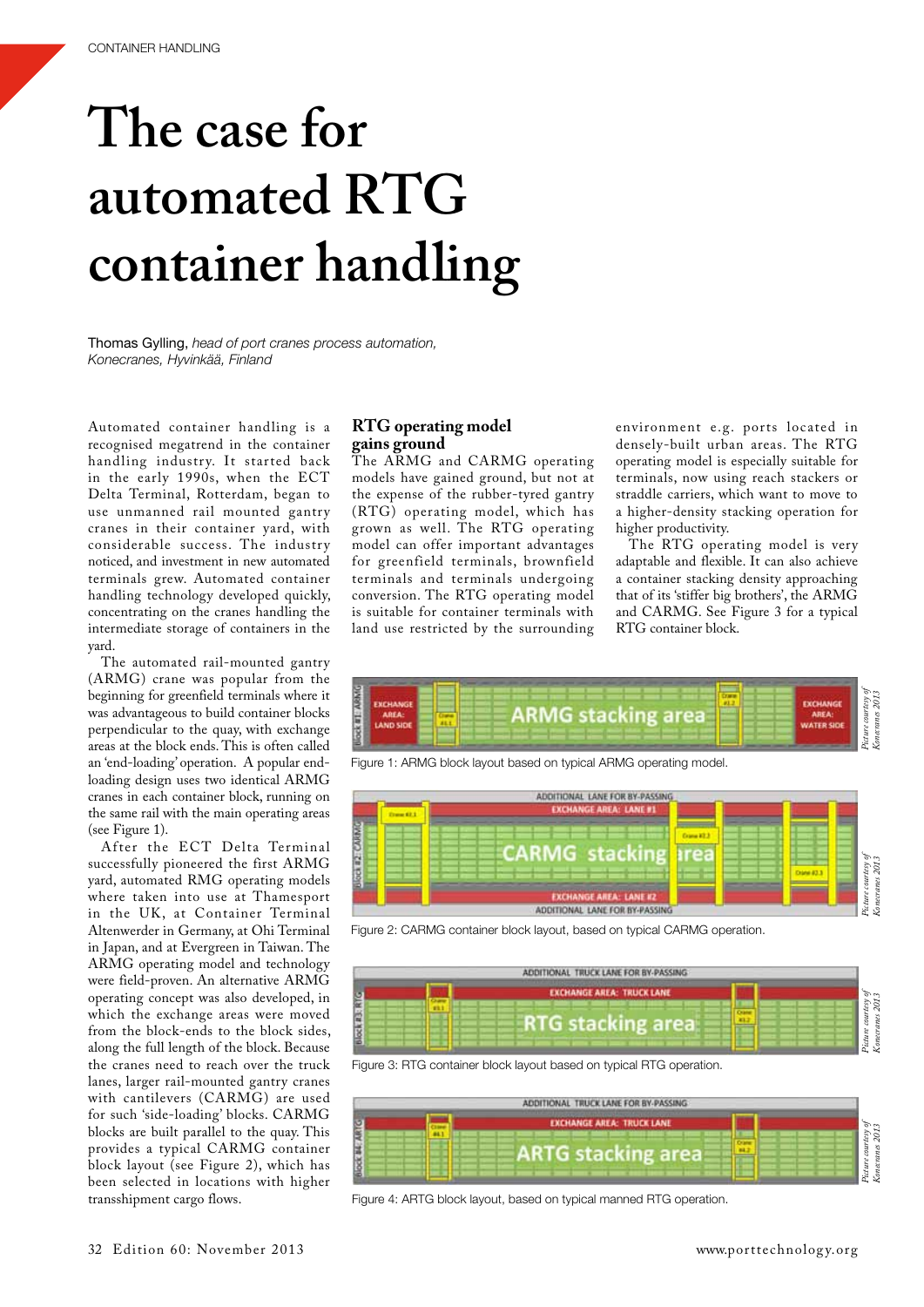

Figure 5: ARTG block layout example, brownfield layout derived from typical RTG block layout. Exchange area of one truck lane and truck by-pass lane between the blocks

 When a truck 'by-pass' lane is added between the container blocks, the RTG operating model offers good truck access to the exchange area - practically as good as the CARMG operating model.

#### **Automated RTG model: solving the process problems**

Despite the strong evolution of container yard automation globally, there has been only one implementation of unmanned RTG cranes. This was at TCB Japan, where unmanned RTG operation was achieved in 2008.

Why has automated RTG operation not gained more commercial ground? Theoretically, building an automated RTG (ARTG) operation should not be that different from building an ARMG operation. In practice, however, an automation model based on rubber tyres is very different from an automation model based on rails.

Let's look more closely at the processes involved in building an ARTG operating model. Let's start with a typical manned RTG container block (see Figure 3). When this is converted directly with the same layout, the ARTG block would look like Figure 4.

 When we compare the ARTG block layout with the field-proven ARMG and CARMG block layouts, the main difference in the ARTG layout is how the exchange area is integrated in the area of ARTG operation. In ARMG and CARMG blocks, the manned vehicles are kept separate from the automated cranes in the exchange areas. The separation is typically achieved using fences and truck driver booths. In manned RTG operations, 80 percent of the accidents in the RTG yard area are related to running over personnel.<sup>i</sup> A safety-first approach is vital for the ARTG operating model

A key process problem in the ARTG operating model is found in the areas where the truck is being loaded and unloaded by the unmanned crane. Safety must be ensured in the exchange area. Fencing can be the solution, following the model of the ARMG yard. The exchange area can be fenced off from the stacking area and the crane runway, creating a fenced truck lane. Block perimeter fencing can be added for additional security. This setup will have implications for the movement of truck traffic. Truck traffic pressure can be relieved by adding block exit points. Figure 5 shows this

basic setup at a typical brownfield RTG yard, with one additional exit point at the side of the block.

Handling of truck traffic is a major process change. The ARTG block in the example image has one truck lane that acts as the integrated exchange area, with endloading. An additional exit point at the block side releases the truck traffic pressure though the block. Looking at this layout, we can see that truck traffic planning and control are essential in building a successful ARTG operating model.

#### **Automated RTG model: solving the tolerance problems**

From the crane design point of view, the ARTG operating environment poses a number of difficult technical problems related to 'the three deltas' of yard crane operation:

- 1. RTG crane runway tolerances<br>2. RTG stacking area tolerances
- 2. RTG stacking area tolerances<br>3. RTG rubber tvre tolerances
- RTG rubber tyre tolerances

The three deltas of ARTG operation are much more difficult to handle than the three deltas of ARMG operation. The reasons why are found in the unevenness of typical RTG runway, and yard surfaces, contrasted with the